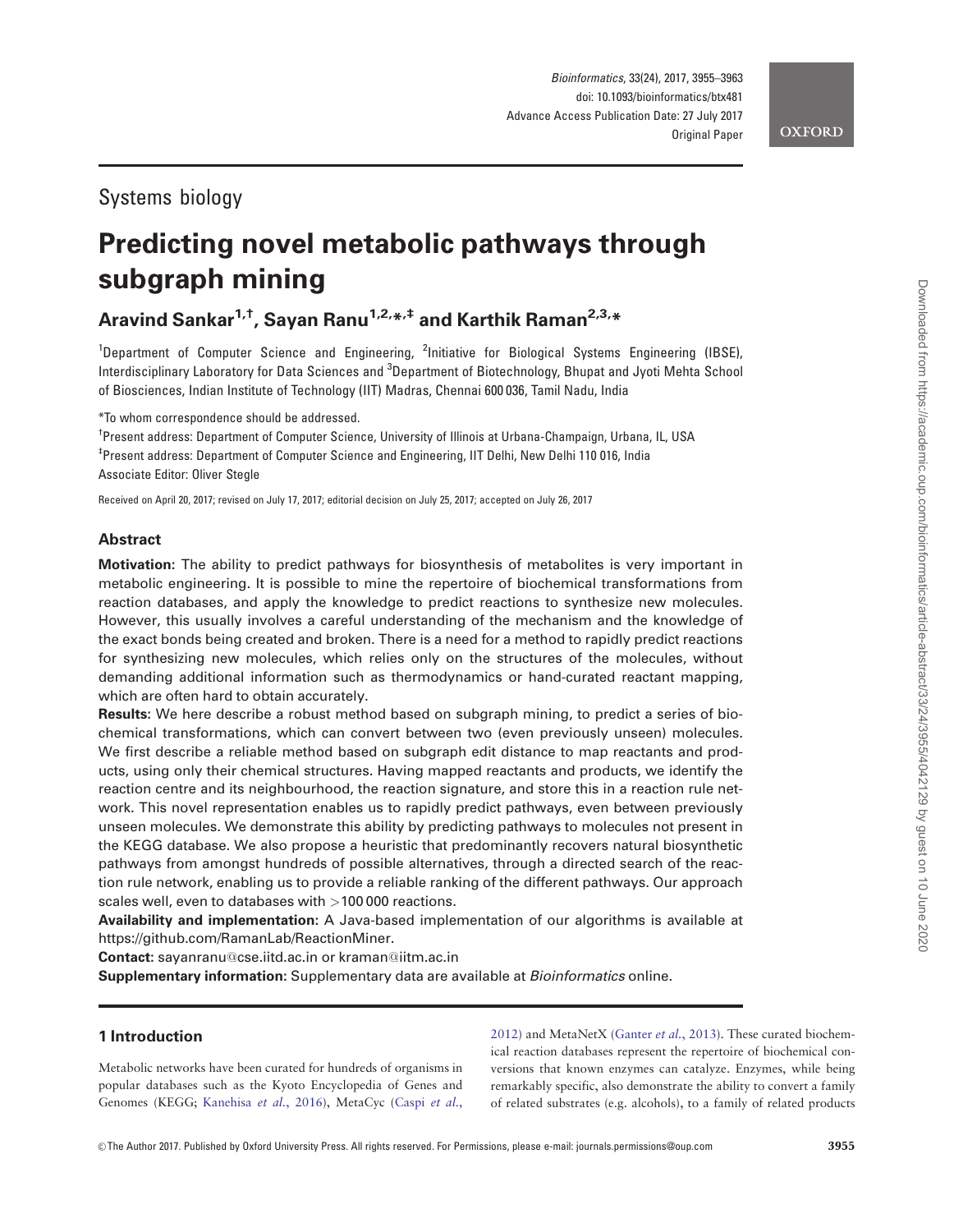(e.g. aldehydes). An important challenge in metabolic engineering is the biosynthesis of novel molecules through heterologous expression of enzymes from other organisms. The ability to perform this retrosynthesis of novel molecules hinges on our ability to understand and generalize the abilities of the enzymes, in terms of the chemical reactions that they can catalyze and the substrates that they can act on.

Further, a deeper understanding of the biochemical transformations happening in metabolic networks can shed light on various fundamental questions in biology. For example, are there alternate ways to synthesize common central metabolites such as pyruvate? Why do cells prefer a particular pathway for the conversion of a metabolite such as glucose, to say, pyruvate (glycolysis)? There are also many knowledge gaps in our understanding of microbial metabolism; for example, there are a number of compounds known to be present in microbes, but the exact sequence of reactions and intermediates involved in their biosynthesis remain unknown. It is possible to bridge these knowledge gaps through a careful analysis of the metabolic networks, as we describe herein.

Since the seminal work of [Corey and Wipke \(1969\),](#page-8-0) a number of algorithms have been developed to analyse (bio)chemical reaction networks, to predict pathways and novel routes for metabolite synthesis ([Carbonell](#page-8-0) et al., 2011, [2012](#page-8-0), [2014a](#page-8-0),[b](#page-8-0); [Chen and Baldi, 2009;](#page-8-0) [Hadadi](#page-8-0) et al., 2016; [Hatzimanikatis](#page-8-0) et al., 2005; [Kayala and Baldi,](#page-8-0) [2012;](#page-8-0) [Latendresse](#page-8-0) et al., 2014; [Mithani](#page-8-0) et al., 2009; [Moriya](#page-8-0) et al., [2010;](#page-8-0) [Rahman](#page-8-0) et al., 200[9, 2014;](#page-8-0) [Sivakumar](#page-8-0) et al., 2016). For reviews, see [\(Hadadi and Hatzimanikatis, 2015](#page-8-0); [Medema](#page-8-0) et al., [2012\)](#page-8-0). Despite the availability of a wide array of reaction prediction methods, nearly all of them rely on the existence of query molecules in the reaction knowledge-base ('known' molecules in training data). A notable exception is PathPred [\(Moriya](#page-8-0) et al., 2010), which can make predictions on unseen molecules. ReactionPredictor [\(Chen](#page-8-0) [and Baldi, 2009](#page-8-0); [Kayala and Baldi, 2012](#page-8-0)) can also predict reactions for unknown molecules, but it is limited to specific classes of organic reactions, from which manually composed reaction transformation rules have been derived.

In this work, we present a general and fully automated method for predicting reactions between unknown (previously unseen) molecules. We do so by automatically learning biochemical transformation rules involving substructures of molecules from the reaction knowledge-base and searching for matching substructures in the unseen query molecule, both via subgraph mining techniques. The result is a scalable method that can be efficiently applied to predict novel metabolic routes in thousands of organisms. Notably, compared to previous methods, which use manually curated KEGG RPAIR mappings [\(Moriya](#page-8-0) et al., 2010), or manually composed reaction transformation rules [\(Kayala and Baldi, 2012\)](#page-8-0), we use no more information than a given metabolic reaction database and the chemical structures of the participating molecules. We also demonstrate two important applications of our method: first, we show how our method can be used to identify/recover biochemically preferred pathways between metabolites. Second, we show how pathways to known and novel/unseen compounds can be rapidly predicted. Our approach is very efficient, completely automated, scalable and performs with a higher degree of accuracy compared to state-of-the-art methods.

### 1.1 Related work

We now discuss how most previous approaches meet only a subset of the challenges mentioned above. The earliest work ([Mavrovouniotis](#page-8-0) et al., 1990) focuses on using stoichiometric constraints to identify feasible pathways, where reactions are classified as either being allowed, required or excluded from the pathways.

Rosselló and Valiente (2004) proposed a chemical graph transformation approach to study metabolic networks. Rahnuma [\(Mithani](#page-8-0) et al.[, 2009\)](#page-8-0) employs a hypergraph model to represent a network between molecules for the prediction and analysis of pathways. An edge connecting two molecules denotes that it is possible to convert one to the other. Metabolic Tinker [\(McClymont and Soyer, 2013\)](#page-8-0) is an open source web-server that uses the entire Rhea database to rank possible paths, based on thermodynamics. All the above techniques, however, fail to generalize for unknown query molecules. PathPred [\(Moriya](#page-8-0) et al., 2010) uses a limited number of (Reactant, Product) pairs to predict pathways for a small subset of molecules. However, these pairs and their structural transformations are handcurated and consequently, the technique is limited to a small collection of reactions. In our technique, we automatically learn both the pairing and the structural transformations.

EC-BLAST [\(Rahman](#page-8-0) et al., 2014) proposes an algorithm to automatically search and compare enzyme reactions. Though their approach characterizes reactions using patterns derived from atom– atom mappings, they use additional chemical knowledge such as bond energies and do not address our precise problem of predicting chemical reactions. Furthermore, information on bond energies is not readily available. Kotera and co-workers [\(Kotera](#page-8-0) et al., 2013) developed a method to learn enzymatic reaction likeness from metabolic reaction databases using chemical fingerprints. From Metabolite to Metabolite (FMM; Chou et al.[, 2009\)](#page-8-0) is a tool for predicting pathways based on the KEGG. [Kotera](#page-8-0) et al. (2014) propose a supervised approach to predict multistep reaction sequences using step-specific classifiers. However, their model is limited to the reaction filling framework that restricts intermediate compounds to the training database, while we do not make any such assumption. Further, their prediction model lacks interpretability and may not be able to capture the chemically important characteristics of a reaction since it uses descriptor-based feature vectors to represent compound pairs. In a subsequent work, [Yamanishi](#page-8-0) et al. (2015) propose a graph alignment based algorithm for pathway reconstruction using regioisomer-sensitive graph matching. In this algorithm, vertices of two graphs are aligned and then based on the alignment, a feature vector is constructed. These feature vectors are fed to a classifier to learn a classification model. In contrast, in our technique, the entire prediction is performed on the graph space, by identifying the reaction signatures (subgraphs), whose presence drives a particular reaction type. RouteSearch ([Latendresse](#page-8-0) et al., 2014) is a recent method to predict pathways using the MetaCyc database. This technique uses atom–atom mappings to search a metabolic network obtained from MetaCyc (Caspi et al.[, 2012\)](#page-8-0). Another very recent tool is Metabolic Route Explorer (MRE; [Kuwahara](#page-8-0) et al., 2016), which can rapidly predict pathways in several organisms and rank the pathways via a nice web interface. However, none of FMM, RouteSearch or MRE can predict on unseen molecules.

### 2 Methods

[Figure 1](#page-2-0) presents the pipeline of our reaction prediction algorithm. We represent each molecule as a graph, where atoms correspond to vertices and bonds correspond to edges. Given a database of metabolic reactions, we use an effective mapping method based on subgraph edit distance ([He and Singh, 2006\)](#page-8-0) to accurately map transformed metabolites in a reaction. Through graph mining, we then identify the specific subgraph within a graph (molecule) that is critical for a reaction to occur. We call these subgraphs the reaction signatures. For example, consider an alcohol to aldehyde conversion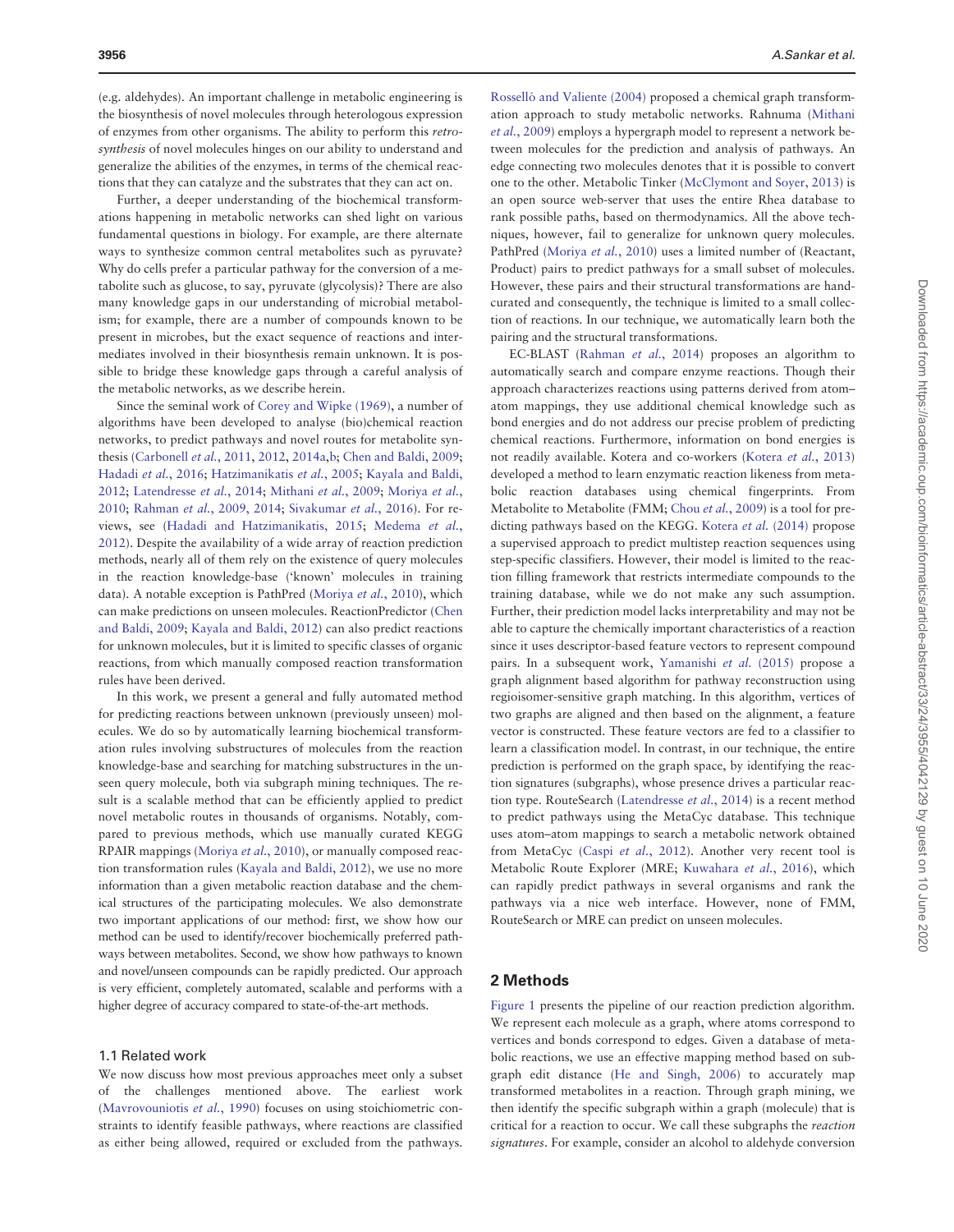<span id="page-2-0"></span>(see Fig. 2a), where  $RCH<sub>2</sub>OH$  is converted to  $RCHO$ , by the enzyme alcohol dehydrogenase. We consider the subgraph corresponding to CH<sub>2</sub>OH as the reaction signature, since the rest of the molecule remains unaffected. We then analyse the reaction signatures and characterize the changes they undergo during a reaction and summarize them as reaction rules. Connecting back to our example, the reaction rule in this case is CH2OH changing to CHO. All reaction rules that are learned from the database are next consolidated in the form of a reaction rule network (RRN). In the RRN, each node is a reaction rule and two rules are connected by an edge if they can potentially form a reaction pathway. This completes the offline phase. In the online phase, given a query to find a pathway from molecule A to B, we analyse the structures of both A and B based on the reaction signatures they contain. From this analysis, A is mapped to a set of source nodes, and B is mapped to a set of destination nodes, in the RRN. Consequently, the prediction problem reduces to finding (optimal) paths between the source and destination nodes in the RRN.

### 2.1 Problem formulation

In this section, we formulate our prediction problem and define the concepts and notations central to our work. We represent each molecule as an undirected graph. A graph  $g(V, E)$  is composed of a set of vertices  $V = \{v_1, \ldots, v_n\}$  and a set of edges  $E = \{e = (v_i, v_j) | v_i, v_j \in V\}$ . Each vertex and edge have labels denoted  $l(v)$  and  $l(e)$  respectively. The *size* of a graph is  $|E|$ . Figure 2(b) shows the graph representation of a molecule. Atoms correspond to



Fig. 1. Pipeline of the reaction prediction algorithm. The figure outlines both the offline and online phases of the algorithm. The offline phase involves graph mining of the reaction database to identify reaction signatures, from which reaction rules are subsequently identified and embedded in a reaction rule network (RRN). In the online phase, we search the RRN and predict suitable pathways, on the arrival of a query  $A \rightarrow B$ 

vertices, bonds correspond to edges and bond orders correspond to edge labels.

The input to our problem is a dataset of chemical reactions, R. Specifically, we use the KEGG database, as detailed in Supplementary Methods Section 1.5. A reaction R contains two sets of graphs (or molecules): the first set contains the reactants and the second set contains the *products* synthesized. We use  $RS(\mathcal{R})$ to denote the reactant set in  $R$  and  $PS(R)$  to denote the products. A *pathway*  $P(A, B)$  from a molecule A to B is a chain of reactions  $\mathcal{R}_1, \ldots, \mathcal{R}_n$  such that  $A \in RS(\mathcal{R}_1), B \in PS(\mathcal{R}_n)$ , and  $PS(\mathcal{R}_i) \cap RS(\mathcal{R}_{i+1}) \neq \emptyset \,\forall \, 1 \leq i \leq n-1$ , i.e. there is at least one metabolite shared between the product set of one reaction and the reactant set of the next.

We now define the pathway prediction problem as follows: Given a training database of reactions (and the structures of the constituent molecules), learn a prediction model M. M should support the prediction query  $Q(S, T)$ , where S is a (set of) source molecule(s) and  $T$  is the target molecule. Given this query,  $M$  should produce a pathway  $P(A, T)$  where  $A \in \mathbb{S}$ .

An important aspect of our formulation is that we do not make any assumption of the source or the target molecules being present in the reaction database. The only information we use to learn the prediction model are the structures of the molecules, which is easily available.

### 2.2 Mining reaction patterns

Our goal in this section is two-fold. First, we identify the reaction patterns existing in the training database. Second, for any given molecule in the reactant set, we should be able to predict the patterns that are applicable on the reactant. To understand what a pattern is in our context, let us revisit Figure 2(a). We claim that both reactions follow the same pattern because: (i) in both the alcohol molecules, the exact same subgraph (highlighted in red) is affected, while the remaining portions remain unaltered, (ii) the affected subgraphs undergo an identical change and (iii) the oxidizing agent undergoes an identical change to form a water molecule.

In other words, if the same structural change happens in one or more reactions, then that is a pattern. To quantify the structural change, we first need to construct a mapping between the graphs in the reactant set to those in the product set. More specifically, the alcohol molecules should be mapped to the aldehyde molecules and the oxidizing agent should be mapped to water. The comparison in the structure of the mapped molecules allows us to quantify the change. We call this operation reactant–product mapping (RPM) and use the notation  $RPM(A, B)$  to denote that a reactant A has been mapped to a product B of the reaction. Clearly, a wrong



Fig. 2. A simple illustration to motivate our approach. (a) Conversion of ethanol and propanol (alcohols) to ethanal and propanal (aldehydes) respectively. Vertices without explicit labels represent Carbon atoms. Notice that although the reactions involve different molecules, the changes (highlighted in boxes) are identical. (b) Representing p-Lactic acid as a graph. Note that double bonds are indicated by a changed edge label, as are wedges and dashes that represent bond stereochemistry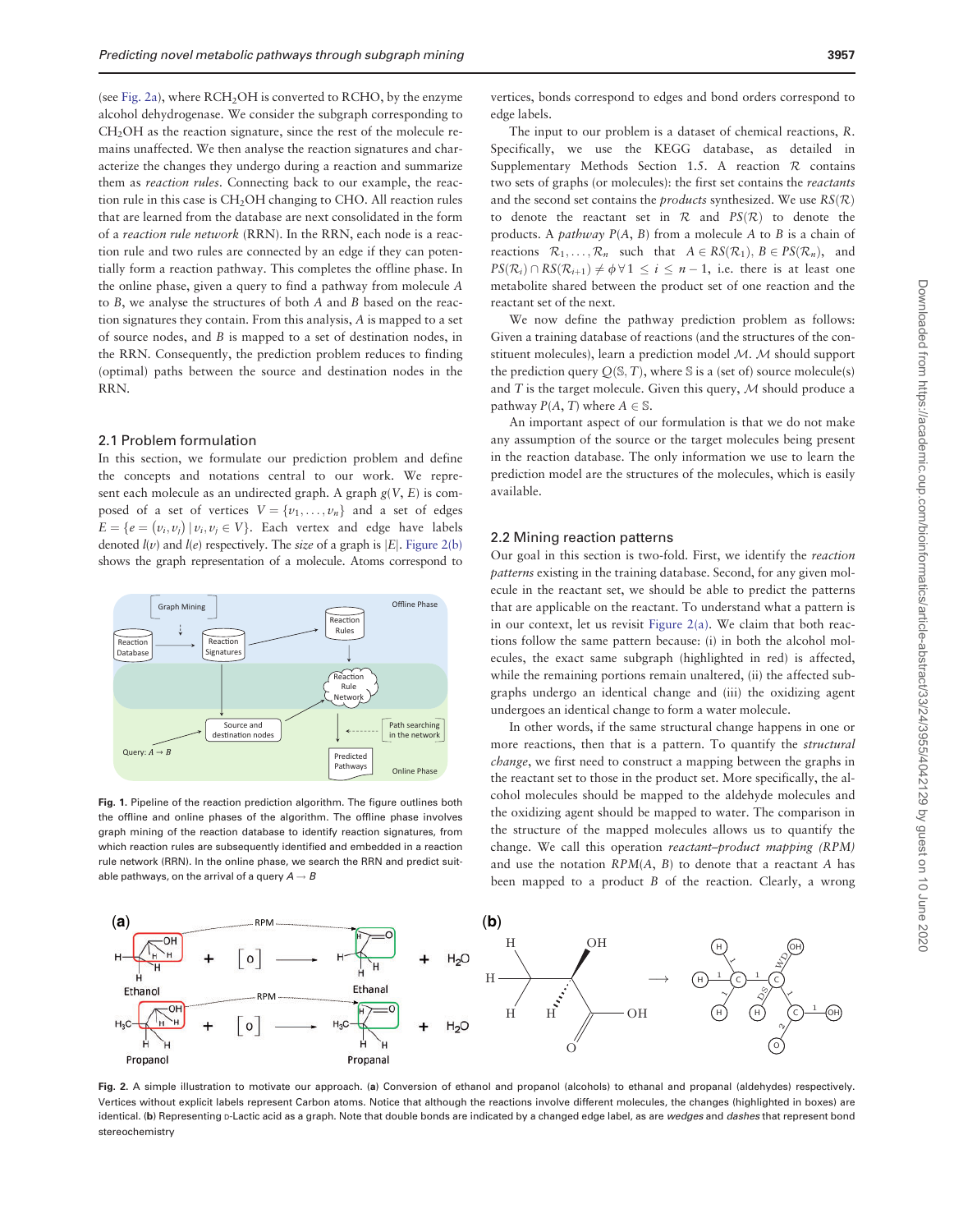<span id="page-3-0"></span>

Fig. 3. Illustration of reaction signature. (a) An example reaction, illustrating the conversion of the amino acid L-Asparagine (C00152) to L-Aspartate (C00049). The other reactants/co-factors in this reaction include ATP (C00002), AMP (C00020), Diphosphate (C00013) and Ammonia (C00014). (b) The reaction centres and signatures (colored circle) in the reaction in (a). (c) The structural changes in the reactant–product pairs, in terms of subgraphs added and removed (Color version of this figure is available at *Bioinformatics* online.)

mapping (such as mapping alcohol to water) would produce spurious results. RPM is essentially an automated approach to map reactants and products, similar to the RPAIR concept used in KEGG (Oh et al.[, 2007](#page-8-0)), but we compute it only using the molecule structures and without resorting to any manual curation.

Clearly, computing the structural change is possible only after the RPM is constructed. To detect RPMs, we use subgraph edit distance, as we discuss in Supplementary Methods Section 1.3. We demonstrate the robustness of our RPM by comparing our matched reactant–product pairs with the manually curated KEGG RPAIR database (discussed in Supplementary Methods Section 2.2). To quantify the changes due to the reaction, we first identify the reaction centres. Subsequently, we identify the reaction signatures, or the motifs we consider necessary for a reaction to occur (see Supplementary Methods Section 2.2.1).

### 2.2.1 Reaction centres

The reaction centre for an RPM pair  $(A, B)$  is the set of vertices in the product B to which new edges are added, or existing edges removed, during its transformation from A. The reaction centre can easily be determined from the mapping  $\phi$  corresponding to sed(A, B). Specifically, it is a vertex  $\nu$  in the product B, such that  $l(v) = l(\phi(v))$ , but there exists an edge  $(v, v')$ , where  $l(v') \neq l(\phi(v'))$ . Recall,  $l(v)$  denotes the label of  $v$ . For instance, consider the reaction in Figure 3(a), and particularly focus on the pair (C00049, C00152). In this pair, the conversion involves a removal of the OH group and addition of the NH2 group. Thus, we have one reaction centre, which is the carbon atom attached to the bond involved with the change. The reaction centre is explicitly shown in Figure 3(b). Although it is more common to see one reaction centre in a pair, multiple reaction centres are possible.

### 2.2.2 Reaction signature

The reaction centre only tells us the location of change. It does not necessarily tell us the reason, or the conditions necessary, for the change to occur. To predict pathways, we need to identify the conditions required for a reaction to happen. We build our prediction model based on the hypothesis that two molecules would undergo a similar change in a reaction if they contain a common 'key' substructure that drives the forming or breaking of chemical bonds. Our hypothesis is motivated by the fact that many enzymes, such as alcohol dehydrogenases that convert alcohols to aldehydes, show a specificity towards the type of subgraph, i.e. sub-structure present in the reactants ([Kauzmann, 1959](#page-8-0); [Palmer, 2007](#page-8-0)). Since the reaction centre is the location of the change, a straightforward

approach would be to assign the reaction centre as this 'key' subgraph. However, a single atom (or vertex) does not capture all of the atom-level interactions that take place. For instance, consider the reaction centre in L-Asparagine (C00152; see Fig. 3a), which is a Carbon atom. Here, the Carbon is not only interacting with the  $NH<sub>2</sub>$  group that gets replaced with the OH group, but also with the adjacent Oxygen and Carbon atoms. The strength of the C=O and C–C bonds, their charges, geometries etc. all play a role in the breaking of the C–NH2 bond and its eventual replacement with C–OH. To generalize, the direct neighbours of the reaction centre influence the reaction. Based on this intuition, we define a *reaction signature*,  $S(V_S, E_S)$  as the immediate ('onehop') neighbourhood of the reaction centre in the product of the  $(A, B)$  pair.

The reaction signatures of the two reactant–product pairs in the reaction in Figure 3(a) are shown in Figure 3(b). It is easy to see that the reaction signature is a subgraph of the product. Note that when there are multiple reaction centres, there are multiple reaction signatures as well, where each signature represents the neighbourhood around the corresponding reaction centre. In general, the reaction centres identify the locations of change, and the reaction signatures encode the potential driving factor behind the change. A formal description of how reaction signatures are computed and stored can be found in Supplementary Methods (Section 1.4).

### 2.2.3 Detecting the change in a mapped reactant–product pair

Conceptually, in a pair of mapped reactant and product molecules  $(A, B)$ , we want to store  $\Delta = B - A$ , where  $\Delta$  is the difference between the structures. Furthermore, given only  $B$  and  $\Delta$ , we should be able to re-construct A. As we will see later, the ability to reconstruct the reactant A from just  $\Delta$  and the product B lies at the core our of our algorithm's ability to predict on unseen molecules. The reaction signature can change through either the addition or removal of subgraphs, as detailed in Supplementary Methods Section 1.4.

To illustrate, Figure 3(c) shows the structural changes for three different pairs. The first pair is from Figure 3(a). The other two pairs correspond to the reactions in [Figure 2\(a\)](#page-2-0). Notice that since both reactions in [Figure 2\(a\)](#page-2-0) involve the conversion of alcohol to aldehyde, their structural changes (along with the reaction centres and signatures, which are not shown in Fig. 3c) are identical. The above illustration not only showcases how we capture structural changes in a reaction, but also demonstrates our precise ability to detect a common pattern among reactions. Armed with this technique, we next formulate the idea of a reaction rule.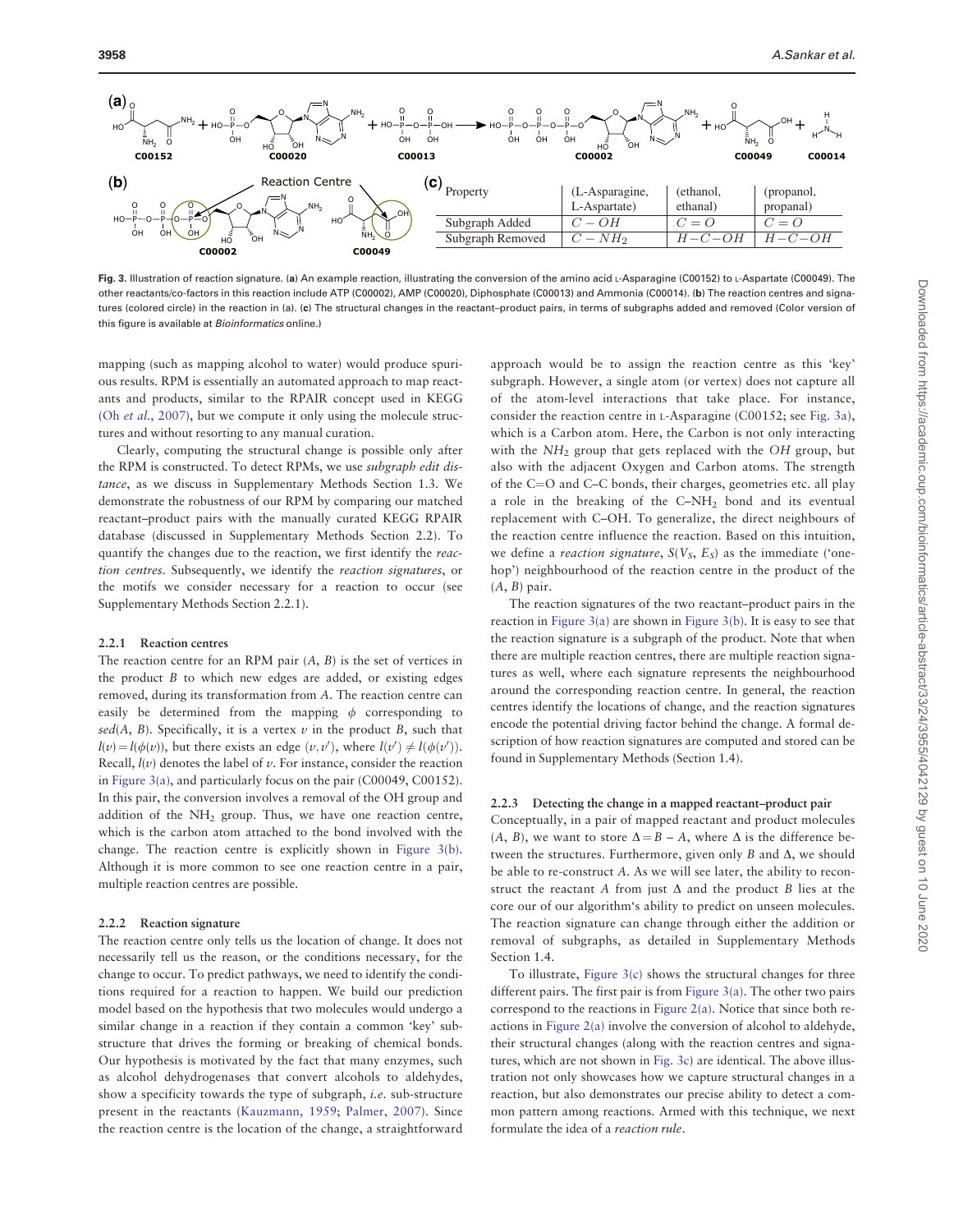### 2.3 Reaction rules

Given a database of reactions  $R$ , for each reaction  $R$ , we identify all of its reactant–product pairs. From each pair  $(A, B)$ , we extract and store the following information: (i) the reaction signature, (ii) the reaction centres, (iii) the subgraphs added and removed and (iv) all reactants in  $R$  except  $A$ . These reactants are the co-factors or *helper* reactants that facilitate the reaction. For example, the oxidizing agent would be stored as the helper reactant for (ethanol, ethanal) and (propanol, propanal) pairs in [Figure 2\(a\)](#page-2-0). For the (C00152, C00049) pair in the reaction in [Figure 3\(a\)](#page-3-0), both C00020 and C00013 would be stored.

We denote the above information, which is extracted from each  $(A, B)$  pair, as  $L(A, B)$ , the reaction rule. Note that we do not store the pair (A, B) itself; we only store the structural change and its associated information.  $L(A, B) = L(C, D)$  if all of the four items listed above are identical. For example,  $L(ethanol,ethanal) = L(propanol,propanal)$ .

Given a support threshold  $\theta$ ,  $L(A, B)$  is called a reaction rule if  $L(A, B)$  occurs more than  $\theta$  times in the database. Essentially, a reaction rule encodes the conditions required for a reaction to produce a predictable output. The support threshold controls the minimum number of times a pattern of structural change must be seen to be considered a reaction rule. The role of the support threshold is identical to its purpose in the well known problem of association rule mining. Since novel pathway identification between rare molecules is of critical importance, we err on the side of exploration, and set the default  $\theta = 1$ , which means any structural change is a pattern, even if it does not repeat across multiple reactions.

### 2.4 Pathway prediction

We now discuss how the reaction rules described above can be employed to predict synthesis of a target product. A reaction rule serves two purposes: firstly, given any target product molecule, detect whether the rule is applicable on the molecule. If the rule is applicable, we must predict the reactants required to synthesize the given product. In other words, the reaction rule is used to simulate the reaction in the reverse direction by predicting the reactant given the target product molecule. We introduce two graph operators: graph addition and subtraction, which enable the above. An example of the operations is shown in Supplementary Figure S1(a).

Supplementary Algorithm S1 presents the pseudocode of applying a reaction rule. Let  $B$  be a target product and  $L$  be the reaction rule that we want to apply on B if chemically feasible, i.e. if the rule is applicable, based on the presence of appropriate subgraphs. Recall our hypothesis that the presence of the reaction signature is the cause of the reaction. Second, due to the reaction, the 'Subgraph Added' of  $L$  gets attached at the reaction centre  $c$ . Thus, we first merge the reaction signature with the 'Subgraph Added' to create a single merged graph  $m$ . If  $m$  is a subgraph of  $B$ , then  $L$  is applicable on B. If the check passes, we proceed to the next step of formulating the reactants that can synthesize B. Since the reaction centre is present both in the signature and the 'Subgraph Added', m is guaranteed to be connected.

First, we construct the reactant pair of B using L. We remove the 'Subgraph Added' from B (line 3) and then merge the 'Subgraph Removed' component with  $B$  to create the reactant pair  $A$  (line 4). Finally, the helper reactants in L are fetched and their reaction with A is predicted to synthesize  $B$  (line 5). Note that neither  $B$  nor  $A$  is required to be present in the training database—only a matching subgraph need be present. An example is illustrated in the Supplementary Figure S1.

### 2.5 Reaction rule network

While we have described above, the procedure to predict a reaction that could synthesize a target molecule (also see Supplementary Algorithm S1), our goal is to predict pathways—essentially a chain of reactions. Furthermore, between a source and a target molecule, there could be hundreds of pathways. How do we identify and rank only the top-k best paths? To overcome these challenges, we propose the idea of an RRN.

Each node in the RRN corresponds to a reaction rule, and we want to ensure the following property: if there exists a pathway  $P = \{R_1, \ldots, R_n\}$  from molecule A to B, such that reaction  $R_i$  happens through rule  $L_i$ , then, there should be a path from  $L_n$  to  $L_1$  in the RRN. Towards that goal, we notice that rules  $L_1$  and  $L_2$  can be applied consecutively if the product of  $L_1$  is a reactant in  $L_2$ . In such a case, we should have a directed edge from  $L_2$  to  $L_1$ . However, neither the product nor the reactant may be present in the database. We need to capture this dependency between rules  $L_1$  and  $L_2$  only from the structural change information that we store.

To capture all of these properties, we use two graph operators graph addition and subtraction (illustrated in Supplementary Fig. S1a) to formally define the RRN as follows:

Let  $\mathbb L$  be the set of all rules mined from our training database. The RRN  $N(V_N, E_N)$  is a directed graph where  $V_N = \mathbb{L}$ . Let  $g_2 = L_2$ .signature  $-L_2$ .subgraphAdded  $+ L_2$ .subgraphRemoved and g<sub>1</sub>  $= L_1$ .signature +  $L_1$ .subgraphAdded and  $e = (L_2, L_1) \in E_N$  if  $g_1 \subseteq g_2$ . We define an edge from  $L_2$  to  $L_1$  if rule  $L_1$  is applicable on a reactant obtained by applying  $L_2$  on any compound (Note that a reaction rule is applied in the reverse direction).  $g_2$  (as defined above) is the subgraph that must be present on any reactant obtained by applying  $L_2$  on a compound. On the other hand,  $g_1$  is the subgraph that must be present on any product on which  $L_1$  is applicable (follows from Supplementary Algorithm S1). Thus, if  $g_1$  is a (subgraph isomorphic) subgraph of  $g_2$ , then rule  $L_1$  can be applied on the reactant obtained by applying  $L_2$  on any compound. In other words, if we visualize the process in terms of reactions, the product of  $L_1$  can feed in as a reactant to  $L_2$ . To illustrate the RRN, consider a training database where in addition to the two reactions in [Figure 2\(a\)](#page-2-0), we also have the oxidation of ethanal to ethanoic acid shown in Supplementary Figure S1(c). Furthermore, we consider every unique structural change as a pattern. Thus, there are two reaction rules; rule  $L_1$  corresponding to the conversion of alcohol to aldehyde, and rule  $L_2$ corresponding to the conversion of ethanal to ethanoic acid. The reaction signature, subgraph added and subgraph removed for  $L_2$  is also shown in Supplementary Figure S1(c). The resultant  $g_2$  and  $g_1$ , as shown in Supplementary Figure S1(d), are isomorphic, and consequently, there is an edge from  $L_2$  to  $L_1$  in the resultant RRN.

The formalization of the RRN completes the offline model building component. Next, we discuss the online query  $(S, T)$ , where the goal is to find a pathway from A to T where  $A \in \mathbb{S}$  is one of the source molecules.

### 2.6 Answering queries on the RRN

To illustrate our query answering strategy, we continue with the RRN outlined above. Suppose the query is to find a pathway from hexanol to hexanoic acid (Supplementary Fig. S1e). Note that neither of the query molecules are in the reaction database. We initiate by searching for a rule that is applicable on the target molecule, hexanoic acid. In our two-node network, rule  $L_2$  is applicable (line 1 in Supplementary Algorithm S1). On applying  $L_2$  on hexanoic acid, hexanal is generated as the reactant pair. Since hexanal is not the source molecule, we continue searching by applying the adjacent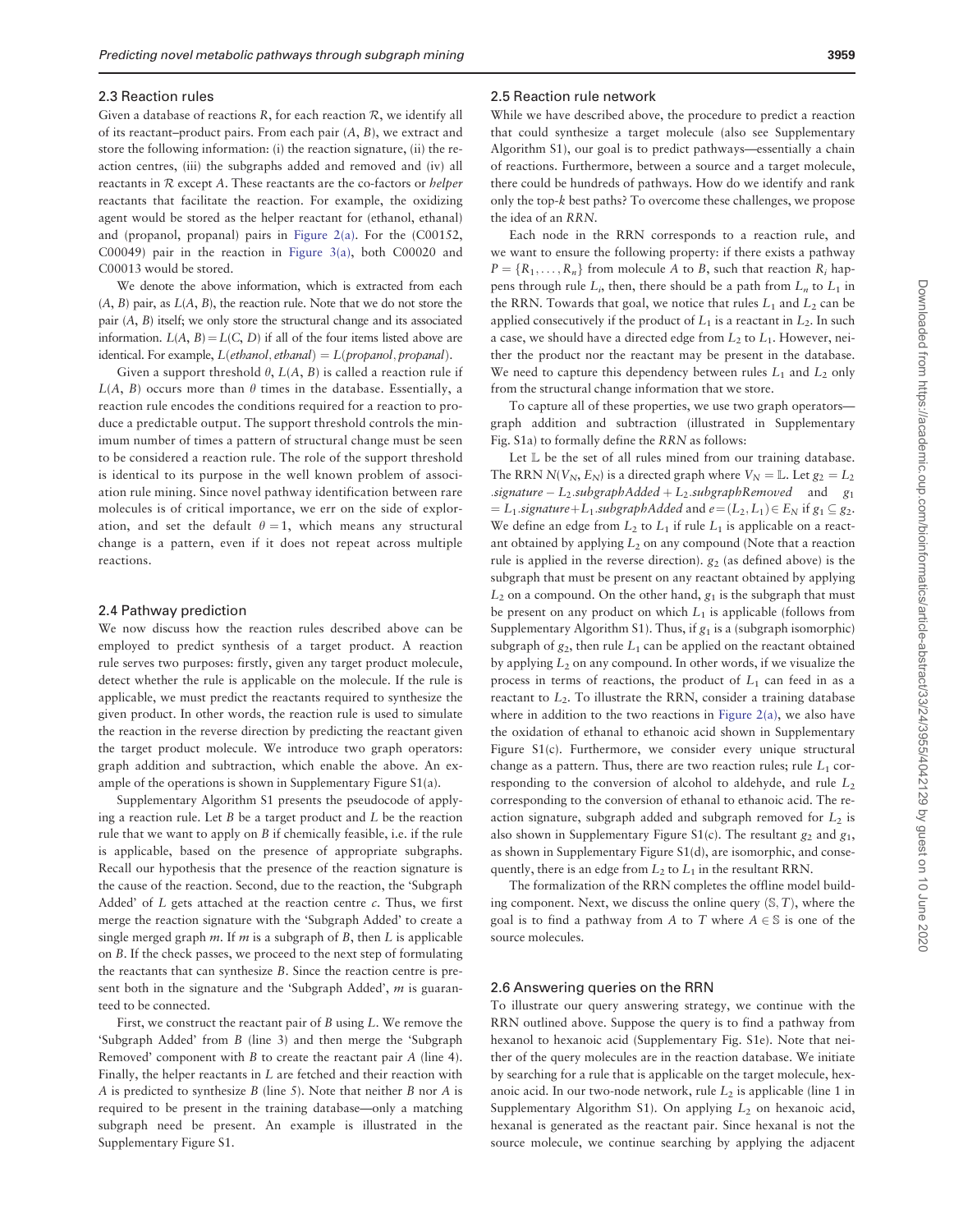rule  $L_1$ . Since  $L_1$  is connected from  $L_2$ , we are guaranteed that  $L_1$  is applicable on the reactant produced by  $L<sub>2</sub>$ , which is hexanal. On applying  $L_1$  on hexanal, hexanol is generated as the reactant pair, which completes the query since it is the source molecule. The resultant pathway is therefore hexanol  $\stackrel{L_1}{\longrightarrow}$ hexanal  $\stackrel{L_2}{\longrightarrow}$ hexanoic acid.

To generalize the above strategy, we first identify nodes (or rules) that are applicable on the target molecule. From each of these rules, a reactant is generated. If the reactant is one of the source molecules then we stop. Otherwise, we continue exploring each possible path using breadth-first search (BFS) either till all paths are exhausted or a source molecule is reached. Exploration using BFS guarantees that the first pathway found is the shortest, in terms of length. The exploration algorithm can easily be generalized to find the k shortest paths as well. While BFS is simple, it is often not scalable in a large RRN due to the large number of paths that exists. Furthermore, the BFS strategy does not use the knowledge of the source molecule to optimize the searching process. To overcome these weaknesses, we explore an alternative algorithm, based on best-first search ([Russell and Norvig, 2003\)](#page-8-0).

### 2.6.1 Heuristic  $H_d$ : minimizing structural changes in every step

We hypothesize that nature avoids reactions that cause drastic alterations to the structure of the reactant. This can also be appreciated in terms of the enzymes—enzymes are highly specialized and perform an incremental structural change to a substrate, rather than wholesale structural changes. We model this effect through a distance function that minimizes the total structural change in a pathway, in addition to minimizing the distance to a source molecule A. Specifically, the optimization function at a specific pathway  $P = \{X_1, \ldots, X_n\}$  of *n* molecules (*n* – 1 reactions) minimizes the function below:

$$
H_d(P, \mathbb{S}) = \sum_{i=1}^{n-1} \gcd(X_i, X_{i+1}) + \min_{\forall A \in \mathbb{S}} \{ \gcd(X_n, A) \}
$$
 (1)

where  $\gcd(g, g')$  is the *edit distance* between graphs g and g' [\(Zeng](#page-8-0)) et al.[, 2009\)](#page-8-0). Edit distance between two graphs is defined analogously to subgraph edit distance. Specifically, it is the minimum number of edits required to convert  $g$  to  $g'$ . The primary difference with  $\text{sed}(g, g')$  is that g is converted to g' instead of a subgraph of g'. Consequently,  $gcd(g, g')$  is symmetric. Based on  $H_d(P, \mathbb{S})$ , we optimize search paths using best-first search, as listed in Supplementary Algorithm S2.

### 3 Results

In this section, we establish that our pathway predictions are accurate, and that the proposed technique is scalable to large reaction databases. Ours is the first technique that is fully automated, can answer queries on unseen molecules, and requires no information other than the structure of the molecules. Due to this simplicity of our technique, we are the first to scale to a database as large as 150 000 reactions.

Our major results are three-fold. First, we query on those source and target molecules present in the training database. The presence of query molecules in the training set is enforced only to allow us to compare the performance with the state-of-the-art pathway prediction techniques such as RouteSearch ([Latendresse](#page-8-0) et al., 2014) and MRE [\(Kuwahara](#page-8-0) et al., 2016). We demonstrate how our heuristic  $H_d$  picks up natural biosynthetic pathways very frequently, much more than other state-of-the-art methods. We argue that our heuristic is therefore a robust method to rank pathways based on

biological plausibility. Second, we remove the constraint of requiring the source molecules in the training database and show that we predict viable retrosynthetic pathways for known and new molecules. Finally, we show that our results are accurate, by means of cross-validation, and that our algorithm can scale well for very large reaction databases.

### 3.1  $H_d$  consistently picks up natural pathways with high probability

In any pathway prediction algorithm, all predicted pathways are ranked according to some score, and finally the top-k highest scoring paths are studied further for feasibility. Ranking the predicted pathways is very important since there are often hundreds of paths between two molecules, and a high rank should signify high biochemical plausibility. As discussed earlier, we use Equation (1) as the ranking function in our algorithm. To benchmark, we choose 20 pathways involved in the biosynthesis of amino acids and important precursors in central carbon metabolism, similar to those used in [Carbonell](#page-8-0) et al. (2011) (see Supplementary Table S1). For the selected pathways, we predict by querying using their source and target molecules and extract the top 10 predicted paths. The training database for this experiment corresponds to the reaction set of Escherichia coli. [Table 1](#page-6-0) presents the rank of the actual pathway by each of the techniques. As clearly evident, the actual pathway consistently ranks among the top 10 in our algorithm, while being mostly absent in RouteSearch. MRE is able to predict only 10 of the 20 pathways. Although MRE occasionally ranks the correct result higher than our method, it clearly lags behind our method in the overall head-to-head comparison (4–14 with 2 ties). These results point towards the superior ability of our technique to identify pathways reliably, and also rank the biologically favoured pathways much higher. We have prioritized our comparisons against the recent methods, MRE and RouteSearch; other methods that focus on retrosynthesis, such as FMM and BNICE [\(Hadadi](#page-8-0) et al., 2016) cannot be restricted to a single organism, while RetroPath and ReactPRED do not predict paths between pairs of compounds.

### 3.2 Retrosynthetic predictions compare favourably with other methods

In addition to the pathways we outlined above, we here show that we perform comparably or better than MRE, in nearly all retrosynthesis examples discussed in [Kuwahara](#page-8-0) et al. (2016). We predict retrosynthesis pathways for commercially important metabolites, such as itaconate, naringenin, 1,3-propanediol, xylitol, etc. We find that in a majority of cases, we are able to recover known pathways or predict shorter biologically plausible pathways for retrosynthesis. We summarize our retrosynthesis predictions in Supplementary Table S2, alongside comparisons with MRE/FMM. We here note that there are many more methods, such as Pathway Hunter Tool ([Rahman](#page-8-0) et al., 2005), Metabolic Tinker ([McClymont and Soyer,](#page-8-0) [2013\)](#page-8-0), RetroPath ([Carbonell](#page-8-0) et al., 2014a), ReactPRED [\(Sivakumar](#page-8-0) et al.[, 2016](#page-8-0)) and BNICE ([Hadadi](#page-8-0) et al., 2016; [Hatzimanikatis](#page-8-0) et al., [2005\)](#page-8-0). We have prioritized our comparisons against MRE, the most recent method and refrained from repeating the observations of Kuwahara et al. on the performance of other techniques. It is also important to note that the main strength of our method is its ability to predict pathways between a pair of source–target metabolites and rank the putative pathways based on biological plausibility (Heuristic  $H_d$ ), which aligns well with methods such as MRE/FMM. On the other hand, the key strength of methods such as RetroPath/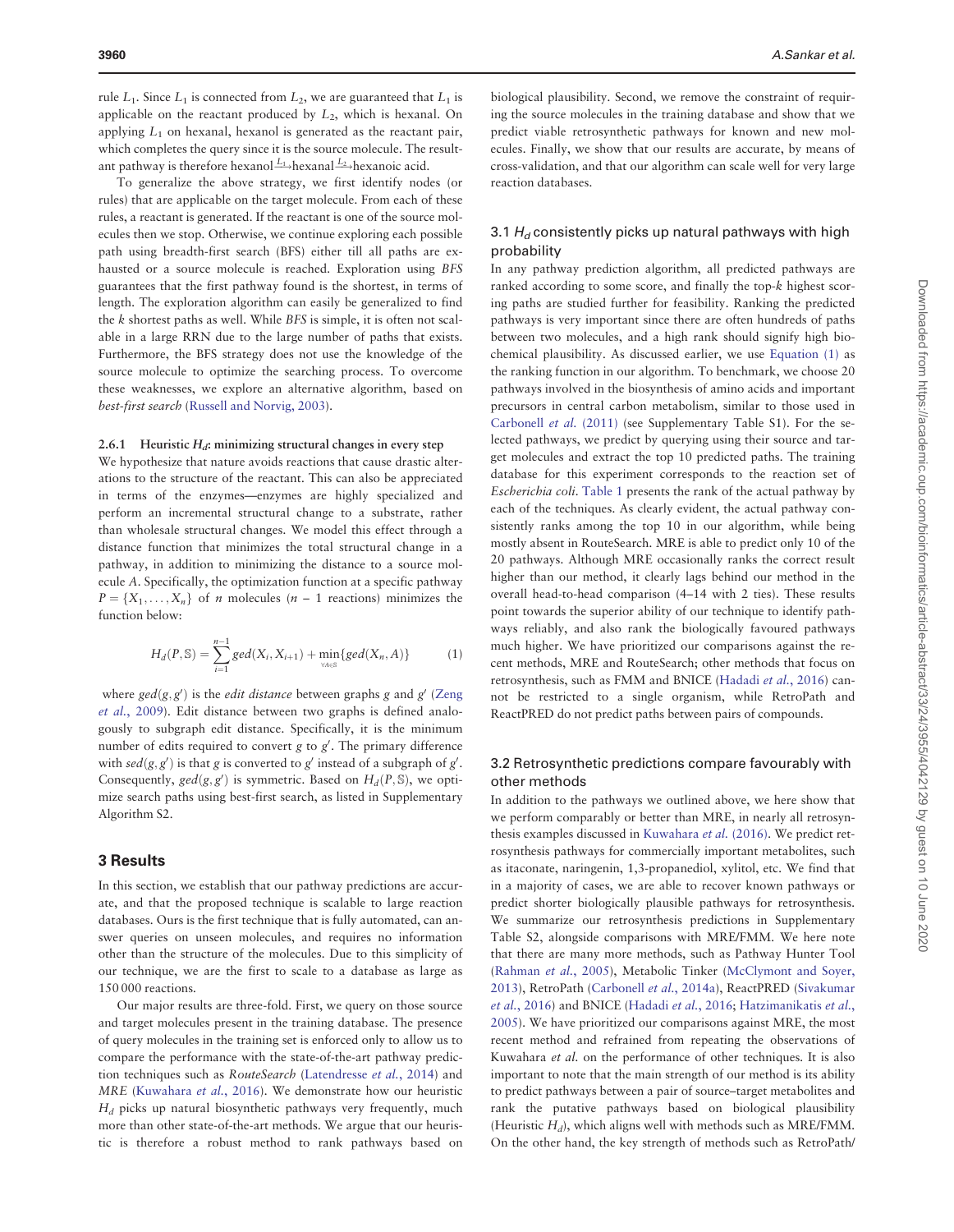| ID | Source                                              | Target                                  | Rank  |             |                  |
|----|-----------------------------------------------------|-----------------------------------------|-------|-------------|------------------|
|    |                                                     |                                         | $H_d$ | RouteSearch | MRE <sup>a</sup> |
|    | $\alpha$ -D-Glucose (C00267)                        | D-Glyceraldehyde (C00118)               |       |             |                  |
| 2  | D-Glyceraldehyde (C00118)                           | Pyruvate (C00022)                       |       |             | 13               |
| 3  | $5$ -Phospho- $\alpha$ -D-ribose (C00119)           | L-Histidine (C00135)                    |       |             |                  |
| 4  | Phosphoribulosyl-formimino-AICAR-phosphate (C04916) | L-Histidine (C00135)                    |       |             |                  |
| 5  | D-Galacturonate (C00333)                            | Pyruvate (C00022)                       |       |             |                  |
| 6  | D-Erythrose (C00279)                                | Pyridoxal phosphate (C00018)            | 6     |             | 119 <sup>b</sup> |
|    | L-Threonine (C00188)                                | L-Isoleucine (C00407)                   |       |             | 1                |
| 8  | GTP (C00044)                                        | 7,8-dihydropteridine (C04874)           | 4     |             | No path          |
| 9  | 7,8-Dihydroneopterin 3'-triphosphate (C04895)       | Dihydrofolate (C00415)                  | 3     |             | 2                |
| 10 | L-Aspartate (C00049)                                | 2,3,4,5-Tetrahydrodipicolinate (C03972) | 2     |             |                  |
| 11 | $L$ -Aspartate (C00049)                             | L-Threonine (C00188)                    | 3     |             |                  |
| 12 | Oxaloacetate (C00036)                               | L-Glutamate (C00025)                    | 3     |             |                  |
| 13 | $\beta$ -D-Glucose (C01172)                         | D-Glyceraldehyde (C00118)               | 6     |             |                  |
| 14 | 2-Oxobutanoate (C00109)                             | L-Isoleucine (C00407)                   |       |             |                  |
| 15 | Chorismate (C00251)                                 | L-Tryptophan (C00078)                   |       |             |                  |
| 16 | Shikimate (C00493)                                  | L-Tyrosine (C00082)                     |       |             | 38               |
| 17 | L-Glutamate (C00025)                                | L-Ornithine (C00077)                    | 8     |             |                  |
| 18 | Phosphoenolpyruvate (C00074)                        | L-Aspartate (C00049)                    | 3     |             |                  |
| 19 | Phosphoenolpyruvate (C00074)                        | $L$ -Asparagine (C00152)                | 3     |             |                  |
| 20 | L-Glutamate (C00025)                                | L-Proline (C00148)                      | 3     |             |                  |

<span id="page-6-0"></span>Table 1. Pathway Prediction comparison of our algorithm (specifically, using the heuristic H<sub>d</sub>) versus RouteSearch and MRE

Note: The source and target molecules are indicated along with their KEGG CIDs. Bold-faced rank displays the winning algorithm for each row. The details of the 20 pathways can be found in Supplementary Table S1.

<sup>a</sup>— in this column indicates the pathway is not found, in the top 200.

<sup>b</sup>Skips a step.

ReactPRED is to predict and rank multiple pathways for the synthesis of a metabolite, without a fixed 'source' metabolite.

For itaconate, an important value-added precursor from biomass ([Werpy and Petersen, 2004\)](#page-8-0) we recovered the same path as predicted by FMM. For production of naringenin, an important plant secondary metabolite and resveratrol, we find the same pathway identified by MRE and FMM. For the production of xylitol, our top-ranked pathway is shorter than that proposed by MRE, and agrees with FMM. For artemisinic acid, an important anti-malarial drug, synthesized in metabolically engineered S. cerevisiae (Ro [et al.](#page-8-0), [2006\)](#page-8-0), we were able to predict the same path as MRE, from HMG-CoA, although this differs from Ro et al. [\(2006\)](#page-8-0). For paths from acetyl-CoA to artemisinic acid, and chorismate to L-Tryptophan, the top ranked paths from our algorithm are not very relevant, perhaps due to the occurrence of very high-degree metabolites, such as acetyl-CoA and pyruvate.

We also predicted pathways to three volatile organic compounds in Mycobacterium tuberculosis that are not present in the KEGG database. These pathways are hitherto unknown, but we have previously predicted the synthesis routes on the basis of enzyme biochemis-try and sequence analyses ([Bhatter](#page-8-0) et al., 2017). The exact pathways predicted previously were ranked highest by our algorithm, for methyl nicotinate and methyl p-anisate. For methyl phenylacetate, the correct path was ranked third, superseded by two other pathways involving metabolites not found in M. tuberculosis. These results highlight the ability of our method to predict biologically plausible pathways to even synthesize previously unseen molecules. Other methods such as ATLAS, RetroPath, FMM and MRE do not have the target molecules in their database and are therefore unable to predict paths.

Furthermore, we also examined some of the pathways evolved by organisms to degrade anthropogenic chemicals such as pentachlorophenol ([Cai and Xun, 2002](#page-8-0); [Copley, 2009](#page-8-0)). We find that we are able to generate the identical pathway between pentachlorophenol (C02575) and Maleylacetate (C02222), as indicated in Supplementary Table S2. It is interesting to note that this predicted pathway is one of several possible pathways, given that we can apply many reaction rules to every intermediate. We also find that MRE and FMM are unable to find any pathways between these compounds, illustrating the importance of our ability to generalize reaction rules, as well as handle novel molecules. MRE and our approach both correctly predict another pathway where atrazine (C06551) is converted to urea-1-carboxylate (C01010). Together, these results illustrate the ability of our approach to not only predict retrosynthetic pathways, but also possible pathways that organisms may use to metabolize xenobiotics. Importantly, our heuristic of minimizing the metabolic transformations in a reaction enables us to recover the very pathway these organisms have evolved to breakdown xenobiotics.

### 3.3 Cross-validation illustrates the high accuracy of our pathway predictions

Given that the size of most metabolic databases is only of the order of 10 000 reactions, we synthetically expanded the KEGG database to >150 000 reactions as detailed in the Supplementary Methods Section 1.6. First, we evaluate through 5-fold cross-validation. Specifically, we split the KEGG Dataset into five parts, learn the training model on four parts and predict on the fifth part. This process is repeated to cover each part as the test set. For our prediction query, we pick arbitrary pathways from the test set and check if the exact pathways are predicted. We always ensure that the source and the target molecules are not part of the training set. [Figure 4](#page-7-0) presents the prediction accuracy against the training dataset size. To understand the results better, we segregate them into pathways of length 1, 2 and  $>$  3. The trends are similar across all lengths and the results saturate at around  $\approx$  35 000 reactions in the training dataset. As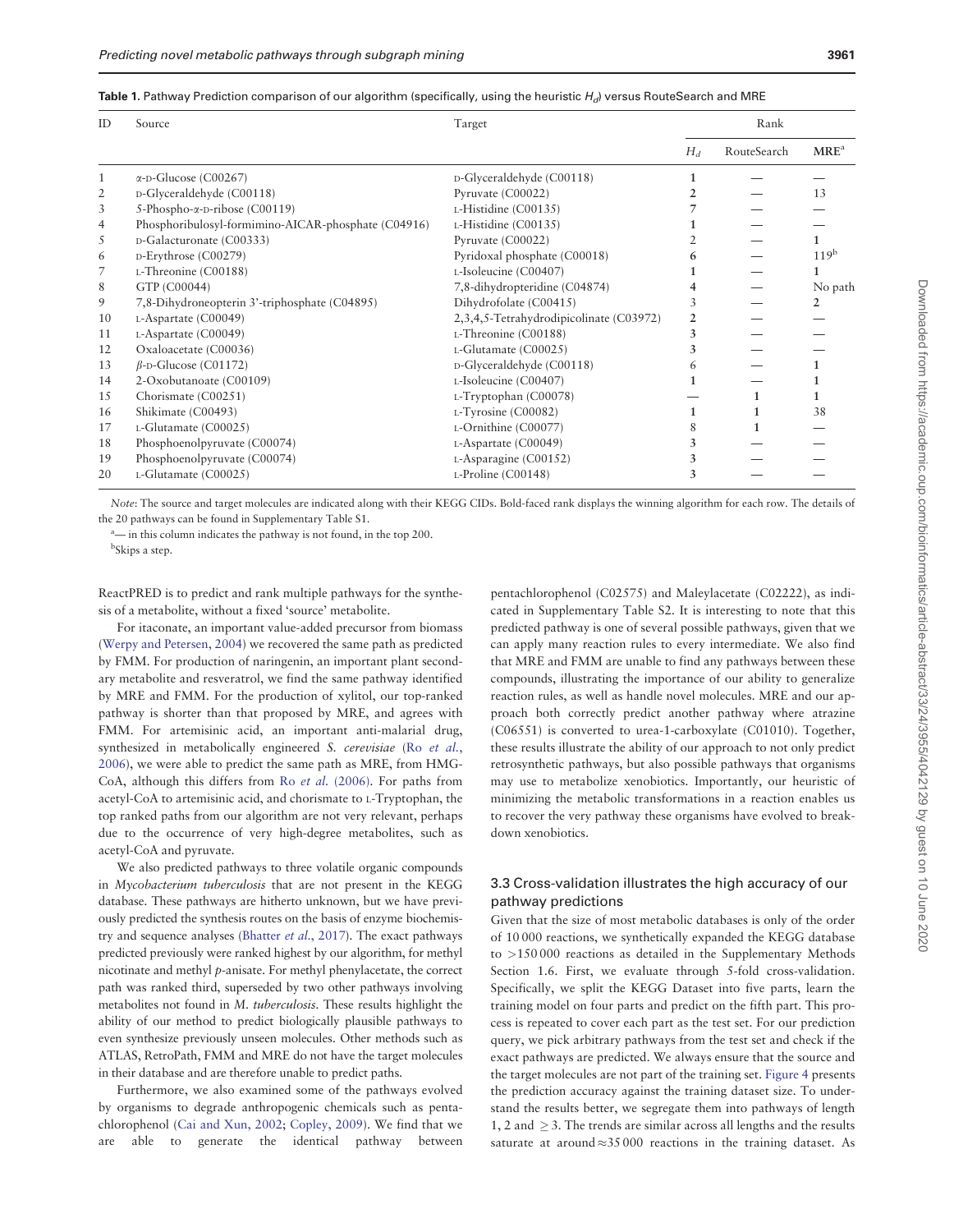<span id="page-7-0"></span>

Fig. 4. Accuracy of pathway prediction against training dataset size, for pathways of varying lengths

expected, the accuracy is better for single length pathways since the search space is smaller. Theoretically, the search space increases exponentially by a factor of  $d$  with each hop, where  $d$  is the average degree of the RRN. For all three pathway lengths, the accuracy is higher than 80% at  $\approx$ 35 000 training reactions and beyond. We also studied the scalability of our approach. Our results are detailed in Supplementary Results Section 2.2.

### 4 Discussion

Is it possible to synthesize molecule B from molecule A? Are there possible alternative routes to synthesize a molecule, other than the one followed by cells of living organisms? Why do organisms in nature choose a particular pathway to synthesize a metabolite, say pyruvate, from glucose? In this paper, we have developed a pathway prediction technique that can answer these questions. The proposed system is the first fully automated technique that can operate at the level of hundreds of thousands of reactions and answer queries in seconds. This level of sophistication is achieved through a graph mining based approach, which automatically mines cause-and-effect patterns of structural transformations from a training database of chemical reactions. These patterns are employed to construct an abstract representation of the reaction space in the form of a RRN. This abstract representation lies at the core of our ability to make rapid predictions, even on molecules that we have never seen before.

Many earlier studies have approached path finding in metabolic/ chemical reaction networks; however, they typically fall short in one or more of the following: (i) they rely on the existence of query molecules in their database, or (ii) their pipeline involves the application of hand-curated rules or reactant–product mapping information, or (iii) they only work for specific classes of reactions. Using no more information than the molecular structure of every molecule in the reaction database, we have developed a powerful pipeline for predicting pathways between any two metabolites.

Our key findings fall into three categories. First, we have an efficient reactant–product mapping that is built on subgraph edit distance. It enables us to accurately track changes in chemical moieties across the entire spectrum of biochemical reactions. Next, we identified reaction signatures, which are essentially subgraphs necessary for the reactions to occur. Next, we embedded information about the reaction centres in a given metabolic network onto another network, the RRN. This novel representation enables us to predict a series of reactions (or, a pathway) connecting two metabolites, which may not even belong in the original reaction database.

We then proceeded to ask a more fundamental question about the organization of metabolic networks: What is the key underlying design principle of known metabolic pathways? For example, it is

well-known that standard biochemical pathways do not represent shortest paths in the network—there are likely other constraints such as energetics in play. Other studies (Noor et al.[, 2010](#page-8-0)) have shown that central carbon metabolism is a minimal walk between key precursor metabolites. We have here shown that across an assortment of pathways, nature appears to minimize the incremental biochemical change occurring, from the reactant to product, in every step of the reaction. By employing a heuristic built on this logic, we correctly recover a majority of pathways (see Supplementary Table S1) from carbohydrate, amino acid and fatty acid metabolism. This is a particularly novel aspect of our method, since it is conventionally believed that energy considerations predominate. Indeed, in certain cases, we observe that a different pathway is in use by nature, clearly owing to energy considerations. For example, the path from D-Mannose to L-Galactose in nature may be convoluted, owing to energy considerations: D-Mannose  $\rightarrow$  GDP-mannose  $\rightarrow$  GDP-Lgalactose  $\rightarrow \beta$ -L-Galactose  $\rightarrow$  L-Galactose, even though a simple epimerization reaction may theoretically be possible. It is important to note that our graph formalism, coupled with our heuristic has enabled us make reliable predictions, even in the absence of important information such as manually curated reactant mapping or  $\Delta G$ values for different reactions. It is also interesting to note that we accomplished this in central carbon metabolism, where the structural similarity of the molecules can potentially be more confounding, compared to specialized pathways.

We have also predicted retrosynthetic pathways to commercially important molecules such as 1,3-propanediol, naringenin, itaconate and artemisinic acid, and we compare favourably with previous methods such as MRE, FMM and RetroPath. Importantly, we are able to additionally predict pathways for compounds such as pentachlorophenol, which MRE and FMM are unable to. Our method also enables us to predict pathways for compounds not present in the training database, such as methyl nicotinate, methyl phenylacetate and methyl p-anisate.

Finally, we also demonstrated that our approach is very scalable. This is particularly important in the light of the fact that many studies have pointed out that our current understanding of microbial metabolism is rather myopic—many more organisms from diverse phyla need to be reconstructed, and even for many current metabolic network reconstructions, major gaps in the reactome are present (Monk et al.[, 2014\)](#page-8-0). A comparison with the BRENDA enzyme database also showed that only a third of the enzymatic activities in BRENDA are covered by currently available metabolic networks (Monk et al.[, 2014](#page-8-0)). Given the significant imminent expansion in metabolic network databases, a scalable approach such as ours bears special significance. By synthetically expanding the KEGG database to about 150 000 reactions, we show that our approach is still very fast, able to answer queries in a matter of seconds.

Our method is not without limitations. In choosing to keep the input information as minimal as possible, to enable widespread applicability, we have chosen to leave out thermodynamics from the picture, often very essential for accurate predictions and ranking of pathways. Nevertheless, we demonstrate that even without thermodynamic information, we are able to recover a majority of natural biosynthetic pathways. Further, it is often difficult to obtain accurate measurements of changes in free energy, especially those which are organism-specific. Also, like most other similar approaches to predict reactions, the accuracy of our approach is limited by the accuracy of the reaction database, KEGG, in this case. KEGG also contains no information about the reversibility of reactions, and essentially assumes all reactions are reversible. However, it will be straightforward to integrate information from other databases such as MetaCyc; the scalability of our algorithm will be particularly handy in such scenarios.